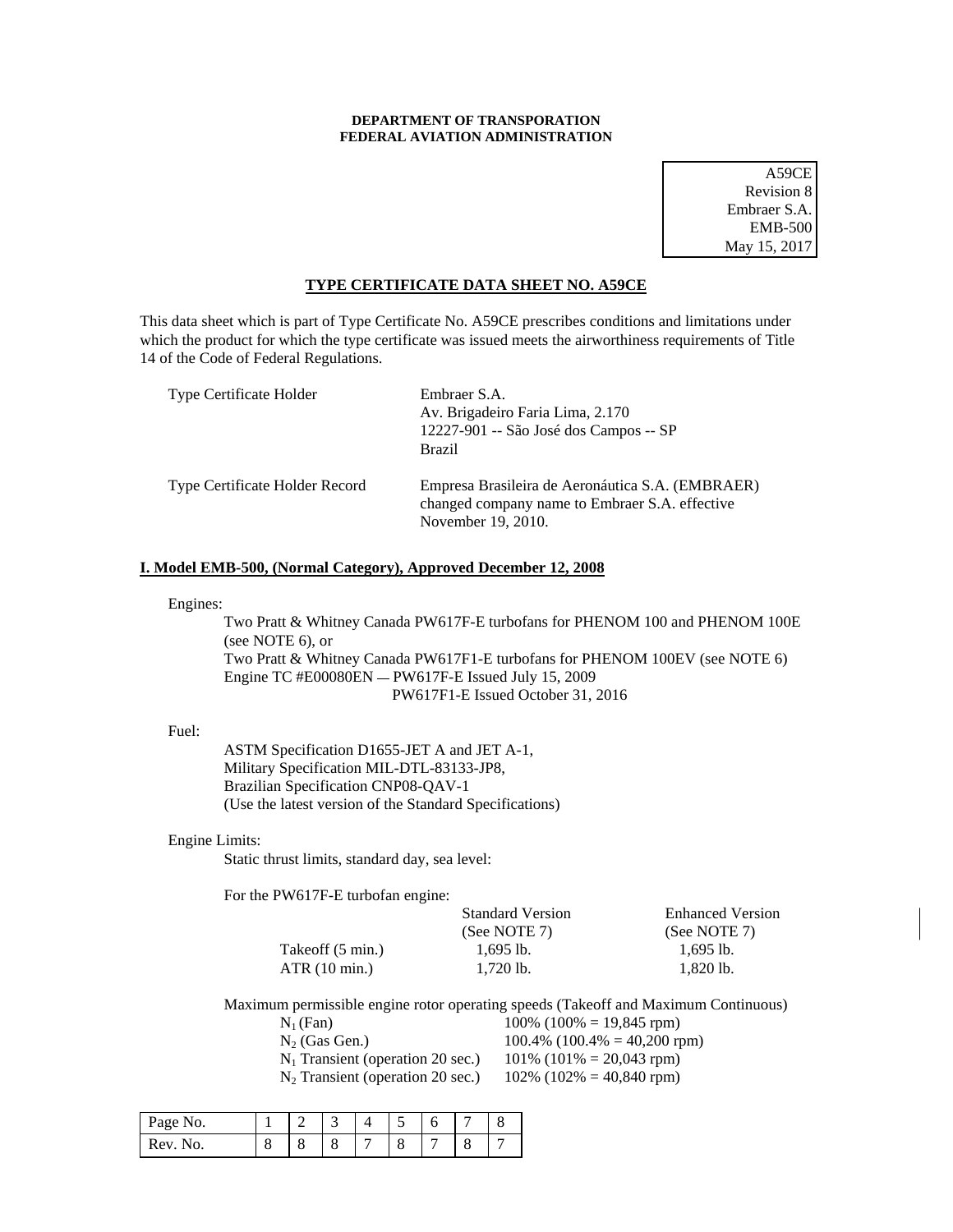| Engine Limits, Continued:                                                            |                                                                                                |
|--------------------------------------------------------------------------------------|------------------------------------------------------------------------------------------------|
| Maximum permissible interturbine gas temperatures                                    |                                                                                                |
| Takeoff                                                                              | 830 Degrees C                                                                                  |
| <b>ATR</b>                                                                           | 845 Degrees C                                                                                  |
| Max. Continuous                                                                      | 830 Degrees C                                                                                  |
| Transient (starting 5 sec.)                                                          | 892 Degrees C                                                                                  |
|                                                                                      | 950 Degrees C (see NOTE 8)                                                                     |
| Transient (operation 20 sec.)                                                        | 862 Degrees C                                                                                  |
| For the PW617F1-E turbofan engine:                                                   |                                                                                                |
| Takeoff (5 min.)                                                                     | 1,728 lb.                                                                                      |
| ATR (10 min.)                                                                        | 1,891 lb.                                                                                      |
|                                                                                      | Maximum permissible engine rotor operating speeds (Takeoff and Maximum Continuous)             |
| $N_1(Fan)$                                                                           | $100\%$ (100% = 19,845 rpm)                                                                    |
| $N_2$ (Gas Gen.)                                                                     | $101.6\%$ (101.6% = 40,676 rpm)                                                                |
| $N_1$ Transient (operation 20 sec.)                                                  | $101\%$ (101\% = 20,043 rpm)                                                                   |
| $N_2$ Transient (operation 20 sec.)                                                  | $103.2\%$ (103.2% = 41,316 rpm)                                                                |
| Maximum permissible interturbine gas temperatures                                    |                                                                                                |
| Takeoff                                                                              | 830 Degrees C                                                                                  |
| <b>ATR</b>                                                                           | 845 Degrees C                                                                                  |
| Max. Continuous                                                                      | 830 Degrees C                                                                                  |
| Transient (starting 5 sec.)                                                          | 950 Degrees C                                                                                  |
| Transient (operation 20 sec.)                                                        | 862 Degrees C                                                                                  |
| Airspeed Limitations:                                                                |                                                                                                |
| $V_{MO}$ (maximum operating)                                                         |                                                                                                |
| Sea level to 28,000 ft.                                                              | <b>275 KIAS</b>                                                                                |
| $M_{MO}$ above 28,000 ft.                                                            | 0.7 Mach                                                                                       |
| $V_A$ (maneuvering) – sea level                                                      | <b>186 KIAS</b>                                                                                |
| $V_{FE}$ (maximum flap extended)                                                     |                                                                                                |
| 10 degrees (takeoff)                                                                 | 200 KIAS                                                                                       |
| 26 degrees (takeoff/landing)                                                         | <b>160 KIAS</b>                                                                                |
| 36 degrees (landing)                                                                 | <b>145 KIAS</b>                                                                                |
| V <sub>MC</sub> (minimum control speed)                                              |                                                                                                |
| For takeoff                                                                          | 97 KIAS                                                                                        |
| values can change according to the temperature, altitude, weight, and takeoff flaps) | Note – The value presented above refers to the maximum $V_{MC}$ for the aircraft envelope (the |

| $V_{LO}$ (landing gear operating)<br><b>Gear Retract and Extend</b> | 180 KIAS  |
|---------------------------------------------------------------------|-----------|
| $V_{LE}$ (landing gear extended)                                    | 275 KIAS  |
| Maximum tire ground speed                                           | 139 Knots |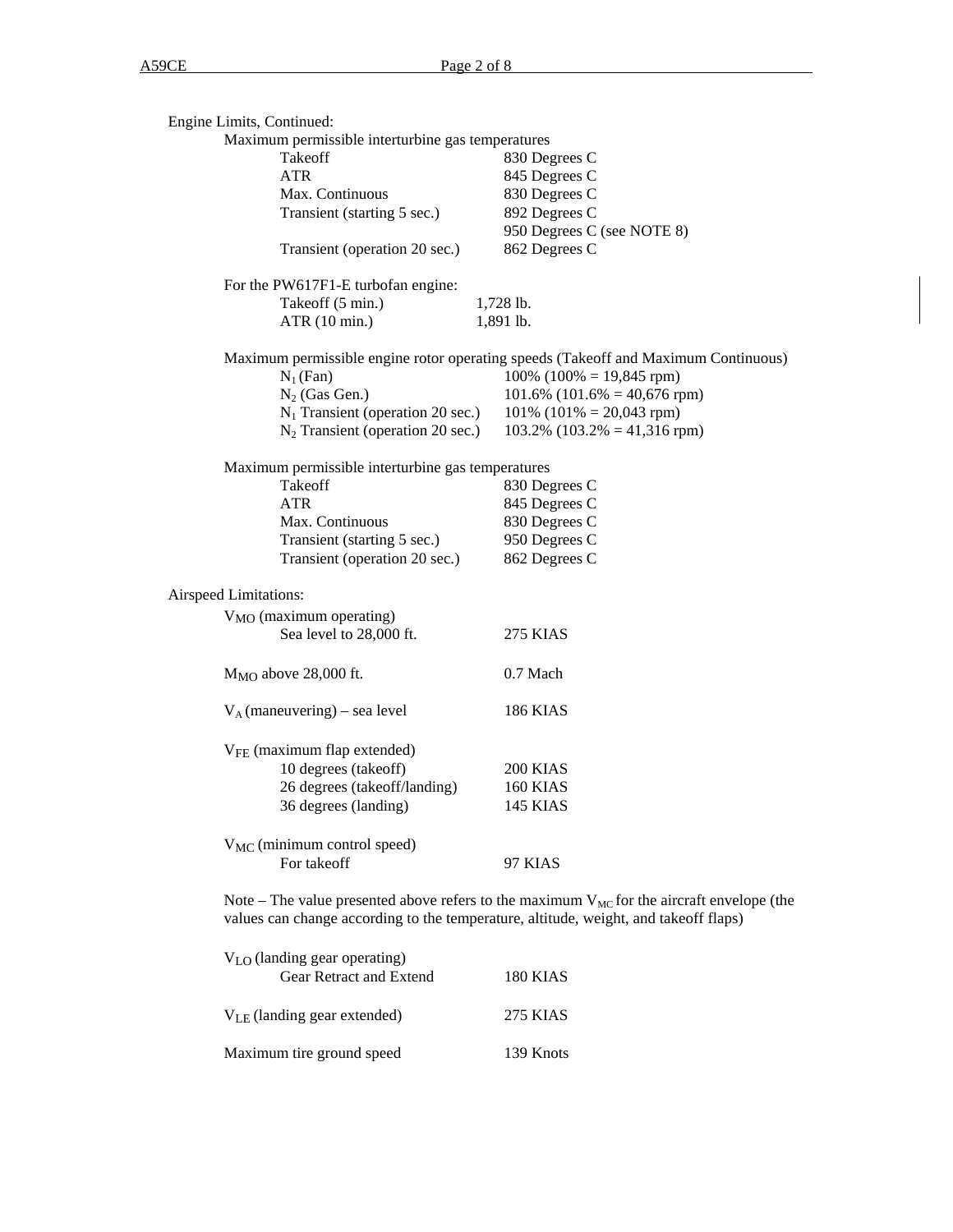Center of Gravity Limits:

For the PHENOM 100 and PHENOM 100E (see NOTE 6):

Forward Limits:

Takeoff and Landing (landing gear extended)

Linear variation from 232.24 in. aft of datum (35% MAC) at 6614 lb. to 223.53 in. aft of datum (21.5% MAC) at 7099 lb.; constant value of 223.53 in. aft of datum (21.5% MAC) at 7099 to 8885 lb.; linear variation from 223.53 in. aft of datum (21.5% MAC) at 8885 lb. to 224.88 in. aft of datum (23.6 % MAC) at 10582 lb.; constant value from 224.88 in. aft of datum (23.6 % MAC) at 10582 to 10626 lb.

#### In-Flight extension

From 223.53 in. aft of datum (21.5% MAC) at 7099 lb to 222.24 in. aft of datum (19.5% MAC) at 7099 lb.; constant value from 222.24 in. aft of datum (19.5% MAC) at 7099 to 8885 lb.; linear variation from 222.24 in. aft of datum (19.5% MAC) at 8885 lb. to 223.59 in. aft of datum (21.6% MAC) at 10582 lb; linear variation from 223.59 in. aft of datum (21.6% MAC) at 10582 lb. to 224.88 in. aft of datum (23.6% MAC) at 10582 lb.

## Aft Limits:

Takeoff and Landing (landing gear extended)

Linear variation from 232.24 in. aft of datum (35.0% MAC) at 6614 lb. to 234.50 in. aft of datum (38.5% MAC) at 7540 lb.; constant value from 234.50 in. aft of datum (38.5% MAC) at 7540 to 8885 lb.; linear variation from 234.50 in. aft of datum (38.5% MAC) at 8885 lb. to 233.41 in. aft of datum (36.8% MAC) at 10582 lb.; constant value from 233.41 in. aft of datum (36.8%MAC) at 10582 to 10626 lb.

#### For the PHENOM 100EV (see NOTE 6):

Forward Limits:

Takeoff and Landing (landing gear extended)

Linear variation from 232.24 in. aft of datum (35% MAC) at 6658 lb. to 223.53 in. aft of datum (21.5% MAC) at 7099 lb.; constant value from 223.53 in. aft of datum (21.5% MAC) at 7099 to 8885 lb.; linear variation from 223.53 in. aft of datum (21.5% MAC) at 8885 lb. to 224.82 in. aft of datum (23.5 % MAC) at 10703 lb.; constant value from 224.82 in. aft of datum (23.5 % MAC) at 10703 to 10747 lb.

## In-Flight extension

From 223.53 in. aft of datum (21.5% MAC) at 7099 lb to 222.24 in. aft of datum (19.5% MAC) at 7099 lb.; constant value from 222.24 in. aft of datum (19.5% MAC) at 7099 to 8885 lb.; linear variation from 222.24 in. aft of datum (19.5% MAC) at 8885 lb. to 223.59 in. aft of datum (21.5% MAC) at 10703 lb; linear variation from 223.53 in. aft of datum (21.5% MAC) at 10703 lb. to 224.82 in. aft of datum (23.5% MAC) at 10703 lb.

#### Aft Limits:

Takeoff and Landing (landing gear extended)

Linear variation from 232.24 in. aft of datum (35.0% MAC) at 6658 lb. to 234.50 in. aft of datum (38.5% MAC) at 7540 lb.; constant value from 234.50 in. aft of datum (38.5% MAC) at 7540 to 8885 lb.; linear variation from 234.50 in. aft of datum (38.5% MAC) at 8885 lb. to 233.54 in. aft of datum (37% MAC) at 10703 lb.; constant value from 233.54 in. aft of datum (37%MAC) at 10703 to 10747 lb.

Landing Gear retracting moment: (-1530.22 in.-lb.)

#### Datum:

98.82 in. forward of the jig point (nose jack pad location)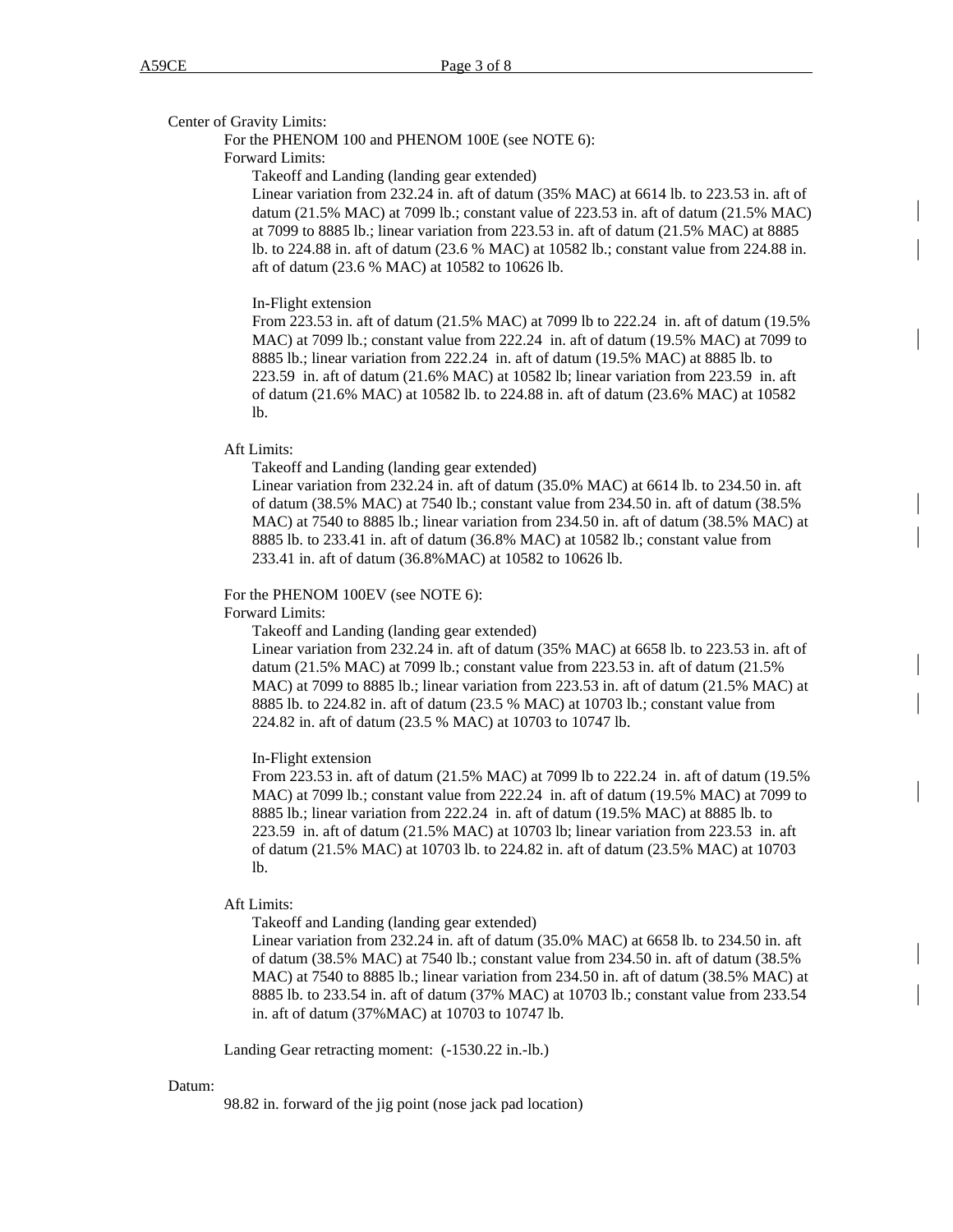Leveling Means: Located in the main door between frames 9 and 10 (see AMM for further information) Maximum Weight: Takeoff 10,472 lb. 10,582 lb. (see NOTE 11) 10,703 lb. (for PHENOM 100EV - see NOTE 6) Landing 9,766 lb. 9,877 lb. (see NOTE 11) 9,998 lb. (for PHENOM 100EV - see NOTE 6) Zero Fuel 8,444 lb. 8,775 lb. (see NOTE 9) 8,554 lb. (see NOTE 11) 8,885 lb. (see NOTE 9 and NOTE 11) 9,072 lb. (for PHENOM 100EV - see NOTE 6) Ramp 10,516 lb. 10,626 lb. (see NOTE 11) 10,747 lb. (for PHENOM 100EV - see NOTE 6) Minimum Crew for all Flights (See NOTE 5 for cockpit equipment/arrangement restrictions): One pilot (in the left pilot seat) plus additional equipment as specified in the Limitations Section of the FAA Approved Airplane Flight Manual OR One pilot and one copilot No. of Seats: Maximum of eight occupants. Refer to the Airplane Flight Manual (AFM-2656) section 6 "Weight & Balance" for seat configurations and moment arms.

Maximum Baggage: Forward baggage compartment 66 lb. (+45.47 in. aft of datum) Aft baggage compartment 353 lb. (+314.29 in. aft of datum) RH forward cabinet  $66 lb. (+143.46 in.$  aft of datum) LH aft cabinet 33 lb. (+249.76 in. aft of datum)

Fuel Capacity (usable):

Total usable fuel 2,806 lb. Two wing tanks with 1,403 lb. usable each; +230.91 in. aft of datum; (see NOTE 1 for unusable fuel)

Oil Capacity (total):

Tank mounted on each engine: 4.23 U.S. quarts (4.00 liters) total each engine; +302.52 in. aft of datum; (see NOTE 1)

Maximum Operating Altitude: 41,000 ft.

Control Surface Movements: Elevator Up  $27 + 1/ -1$  degrees Down  $19 + 1/ -1$  degrees Elevator Trim Tab  $Up$  6 +1/-1 degrees Down  $13 + 1/ -1$  degrees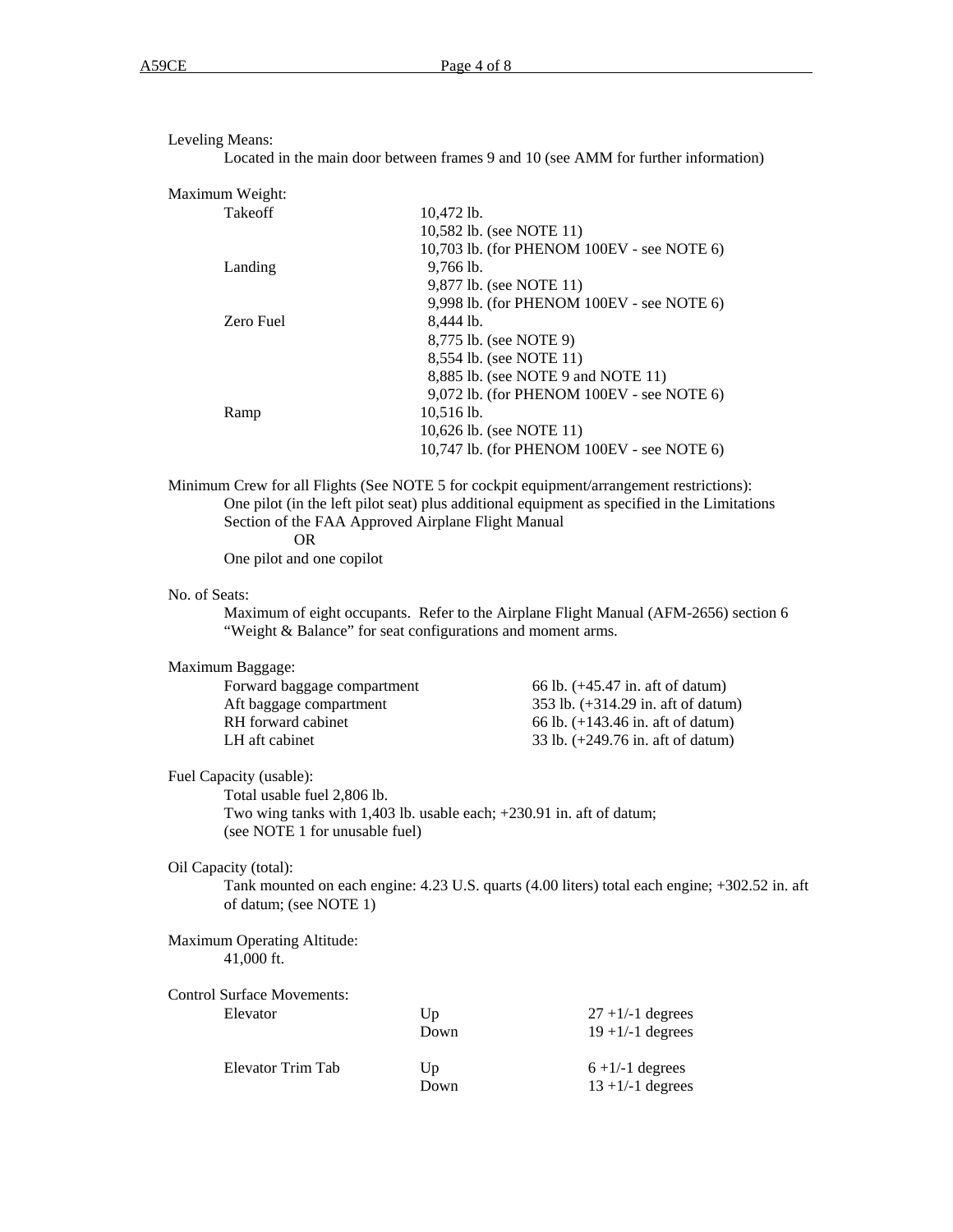| Control Surface Movements, Continued: |         |                                       |
|---------------------------------------|---------|---------------------------------------|
| Rudder                                | Right   | $27 + 1/-1$ degrees                   |
|                                       | Left    | $27 + 1/-1$ degrees                   |
| Rudder Trim Tab                       | Right   | $16.5 + 1/-1$ degrees                 |
|                                       | Left    | $16.5 + 1/-1$ degrees                 |
| Aileron                               | Up      | $25 + 1/1$ degrees                    |
|                                       | Down    | $15 + 1/-1$ degrees                   |
| Aileron Trim Tab                      | Up      | $20 + 1/1$ degrees                    |
|                                       | Down    | $20 + 1/1$ degrees                    |
| Wing Flap                             | TO.     | $10 + 1/-1$ degrees                   |
|                                       | TO/Land | $26 + 1/ - 1$ degrees                 |
|                                       | Land    | $36 + 1.5/ - 1.5$ degrees             |
| Ground Spoilers/                      | Up      | $31.5 + 1/ - 1$ degrees (see NOTE 10) |
| Speed Brake                           |         | $31.5 + 1/ - 1$ degrees (see NOTE 11) |

See Airplane Maintenance Manual (AMM) for rigging instructions.

# Manufacturer's Serial Numbers:

50000005 and up

#### Import Requirements:

A U.S. airworthiness certificate may be issued on the basis of a Brazilian Certificate of Airworthiness for Export signed by a representative of the Agência Nacional De Aviação Civil (ANAC) containing the following statement: "The aircraft covered by this certificate has been examined and found to comply with U.S. Type Certificate No. A59CE and to be in a condition for safe operation."

## Certification Basis:

- (1) Part 23 of Title 14 of the Code of Federal Regulations effective February 1, 1965, as amended by Amendments 23-1 through 23-55
- (2) Part 36 of Title 14 of the Code of Federal Regulations effective December 1, 1969, as amended by Amendments 36-1 through 36-28
- (3) Part 34 of Title 14 of the Code of Federal Regulations effective September 10, 1990, as amended by Amendments 34-1 through 34-3
- (4) Special Conditions as follows:
	- (a) 23-220-SC, High Fuel Temperature
	- (b) 23-221-SC, Fire Extinguishing for Aft Mounted Engines
	- (c) 23-228-SC, Full Authority Digital Engine Control (FADEC) System
	- (d) 23-282-SC, Protection of Systems for High Intensity Radiated Fields, (HIRF)
	- (e) 23-232-SC, Flight Performance, Flight Characteristics, and Operating Limitations
	- (f) 23-251-SC, Single-Place Side-Facing Seat Dynamic Test Requirements, issued March 22, 2011
	- (g) 23-255-SC, Single-Place Side Facing Seat Dynamic Test Requirements, issued October 12, 2011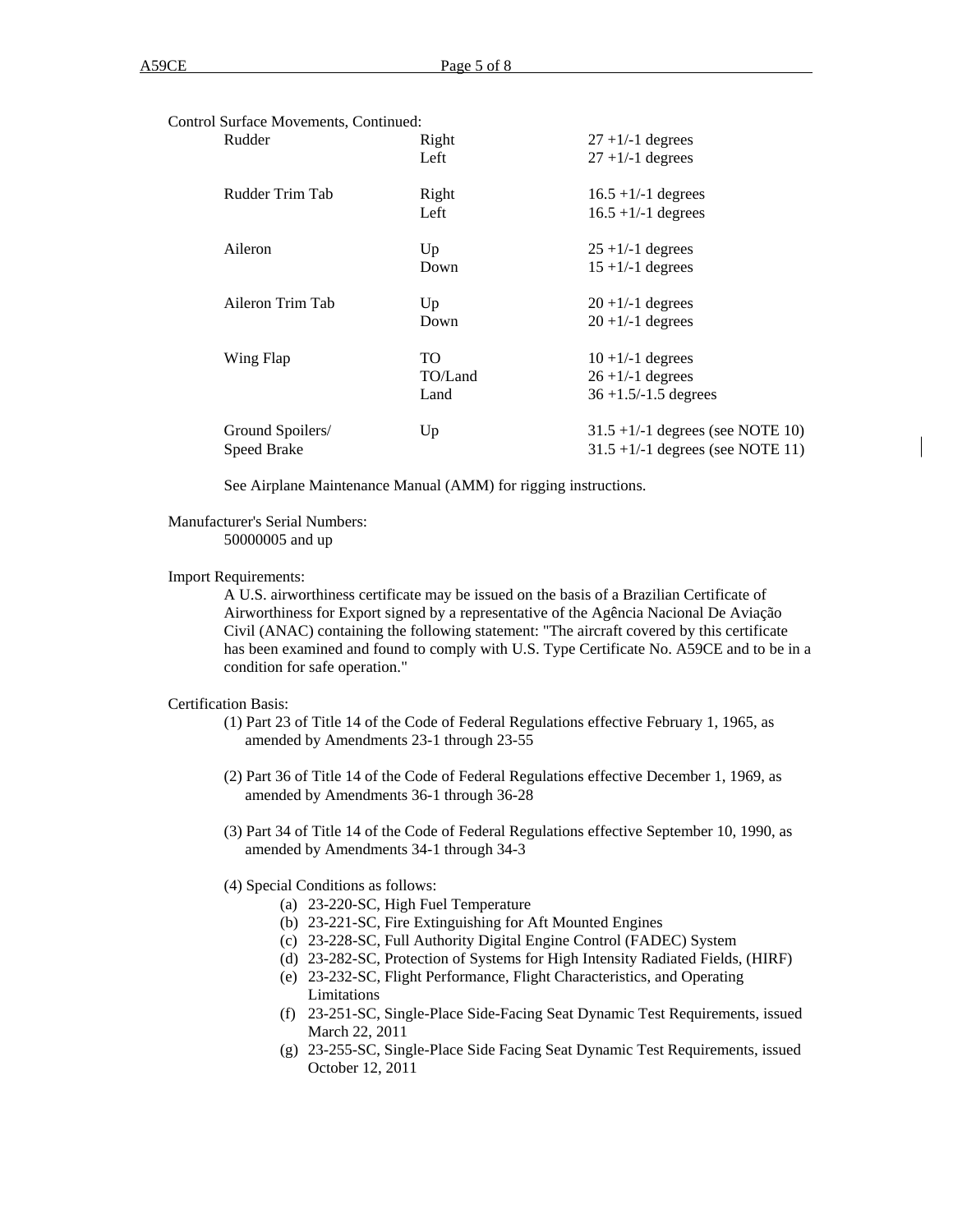Certification Basis, Continued:

(5) Equivalent levels of safety as follows:

- (a) ACE-08-09: 14 CFR § 23.1555(d)(1), Control Markings Usable Fuel Capacity (b) ACE-08-10: 14 CFR §§ 23.1305, 23.1309, 23.1321 and 23.1549; Digital Only
- Display of N2, Oil Temperature, Oil Pressure, and Fuel Flow
- (c) ACE-08-14: 14 CFR § 23.807(e)(2): Emergency Egress Provision During Ditching
- (d) ACE-08-21: 14 CFR § 23.1553: Digital Fuel Quantity Indication
- (6) Exemption as follows:
	- (a) No. 9549 (amended) granted to use a relaxed "Dutch Roll" damping criteria above 18,000 ft. in lieu of damping criteria of 14 CFR § 23.181(b), issued June 12, 2008, Regulatory Docket No. FAA-2007-28646, ACE-00-388-E
- (7) Compliance with ice protection has been demonstrated in accordance with 14 CFR § 23.1416 and 23.1419.
- (8) Compliance with the provisions for ditching equipment has been demonstrated in accordance with  $14$  CFR  $\S$  23.1415(a)(b).

Type Certificate A59CE issued December 12, 2008.

Application for type certificate dated October 5, 2005.

RVSM Approval: S/N 50000005 and on: All airplanes are equipped with Garmin avionics systems with RVSM capable Air Data Computers and pilot's and copilot's Primary Flight Displays as standard equipment. Each operator must obtain RVSM operating approval directly from the FAA.

# Production Basis:

Production Certificate No. 346CE

The manufacturer Embraer Executive Aircraft Inc. located in Melbourne, Florida, is licensed by Embraer S.A. to manufacture the Model Aircraft listed in this Type Certificate Data Sheet. S/N 50000255 and subsequent may be produced either by Embraer Executive Aircraft Inc. in Melbourne, Florida or Embraer S.A. in Brazil. The manufacturer can be confirmed by the aircraft data plate. Aircraft produced by Embraer Executive Aircraft Inc. in Melbourne, Florida with a S/N 50000246, 50000255, 50000265, and 50000267 were produced under the Type Certificate**.** 

#### Equipment:

The basic required equipment as prescribed in the applicable airworthiness regulations (see Certification Basis) must be installed in the airplane for certification.

#### Service Information:

Service bulletins, structural repair manuals, vendor manuals, AFMs, and overhaul and maintenance manuals, which contain a statement that the document is approved by ANAC are accepted by the FAA and are considered FAA approved. (These approvals pertain to the design data only).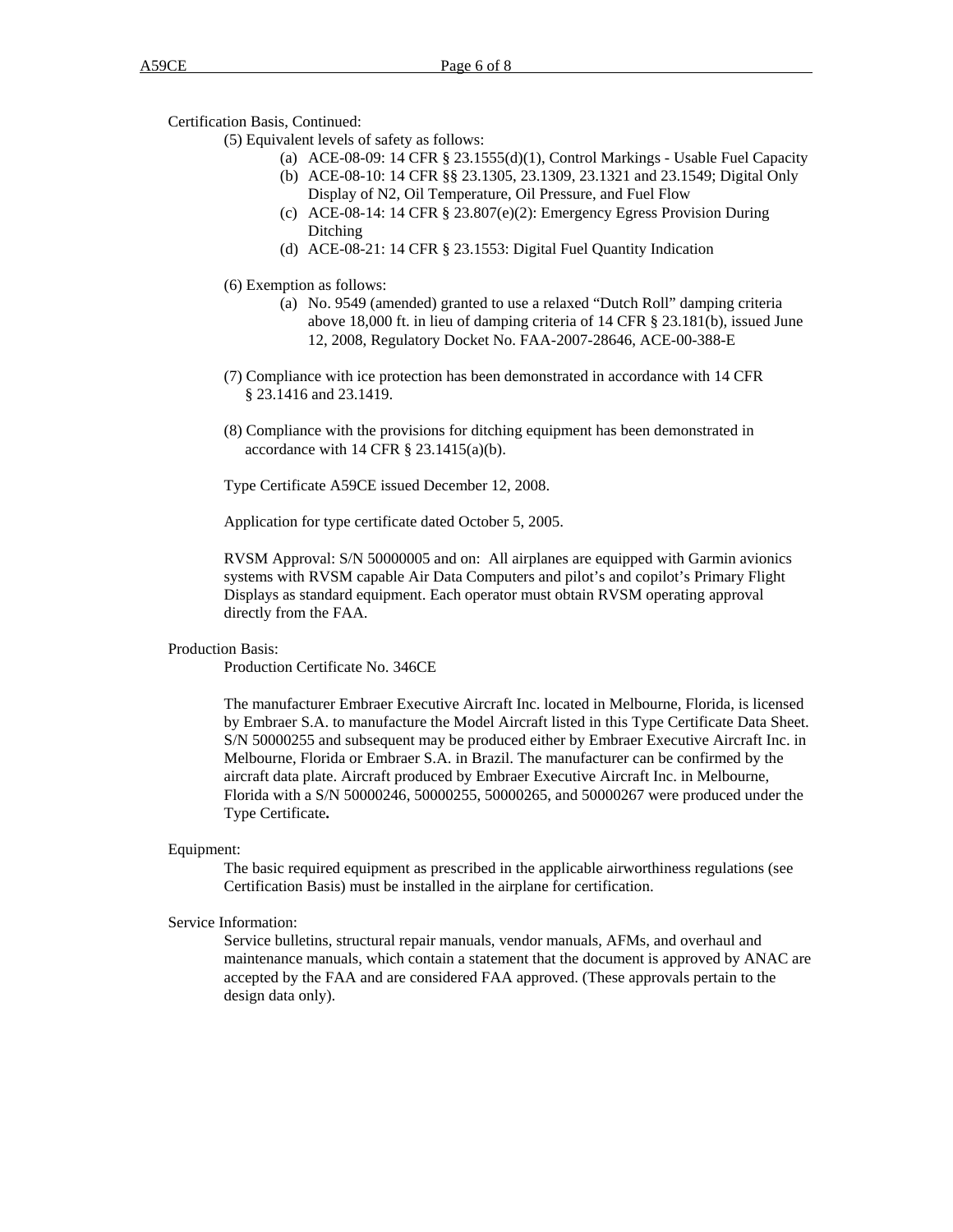## NOTES:

NOTE 1. A current weight and balance report, including a list of equipment included in the certificated empty weight, and loading instructions when necessary must be provided for each aircraft at the time of original certification.

|                                             |  |  | The certificated empty weight and corresponding center of gravity location must include: |
|---------------------------------------------|--|--|------------------------------------------------------------------------------------------|
| Unusable fuel                               |  |  | 44 lb. $at +228.90$ in. aft of datum                                                     |
| Full oil                                    |  |  | 17.64 lb. at $+302.52$ in. aft of datum; includes the oil from                           |
| the engine installation (filters and lines) |  |  |                                                                                          |
| Hydraulic Fluid                             |  |  | 3.09 lb. at $+34.17$ in. aft of datum                                                    |
|                                             |  |  | 13.86 lb. at $+51.18$ in. aft of datum (See NOTE 11)                                     |

- NOTE 2. Airplanes must be operated according to the FAA Approved Airplane Flight Manual (AFM), part number AFM-2656 dated December 12, 2008 or later approved revision. Required placards and markings are listed in Chapter Eleven (11) of the Aircraft Illustrated Parts Catalog (AIPC) and in the Airplane Maintenance Manual (AMM).
- NOTE 3. See Maintenance Manual, Chapter Four (4), "Airworthiness Limitations" for Systems Airworthiness Limitations, Structure Airworthiness Limitations (ALI) and Life-Limited Items (LLI). The life limits for rotating parts on the PW617F-E and the PW617F1-E engines are in the Airworthiness Limitations Manual, Pratt & Whitney Canada P/N 3072699, latest revision.
- NOTE 4. All replacement seats (crew and passenger), although they may comply with TSO C127, must also be demonstrated to comply with installation requirements into the aircraft listed in 14 CFR §§23.2, 23.561, 23.562, and 23.785.

The foam cushion buildup of all seats (crew and passenger) may not be altered. Any deviations in the foam construction or stiffness must be demonstrated by test or analysis to comply with the 14 CFR 23.562 paragraph.

- NOTE 5. Approval for operation with a minimum crew of one pilot is based upon the cockpit equipment installation and arrangement evaluated during FAA certification testing. No significant changes may be made to the installed cockpit equipment or arrangement (EFIS, autopilot, avionics, etc.), except as permitted by the approved MMEL, without prior approval from the responsible Aircraft Certification Office.
- NOTE 6. The EMB-500 is often referred to in Embraer marketing literature as the "PHENOM 100", "PHENOM 100E", or "PHENOM 100EV". These names are strictly marketing designations and are not part of the official model designation. - PHENOM 100: aircraft equipped with PW617F-E engines and G1000 avionics system; - PHENOM 100E: aircraft equipped with PW617F-E engines, G1000 avionics system, and spoiler panels; and - PHENOM 100EV: aircraft equipped with PW617F1-E engines, G3000 avionics system, and spoiler panels.
- NOTE 7. Aircraft serial numbers 50000005 thru 50000217 are considered to have "ENHANCED TAKE-OFF THRUST". For aircraft serial numbers 50000218 and up, the placard in the cockpit must be checked to determine the correct version (i.e. "STANDARD TAKE-OFF THRUST" or "ENHANCED TAKE-OFF THRUST").
- NOTE 8. Post SB 500-73-0001 incorporation or with an equivalent factory –incorporated mod.